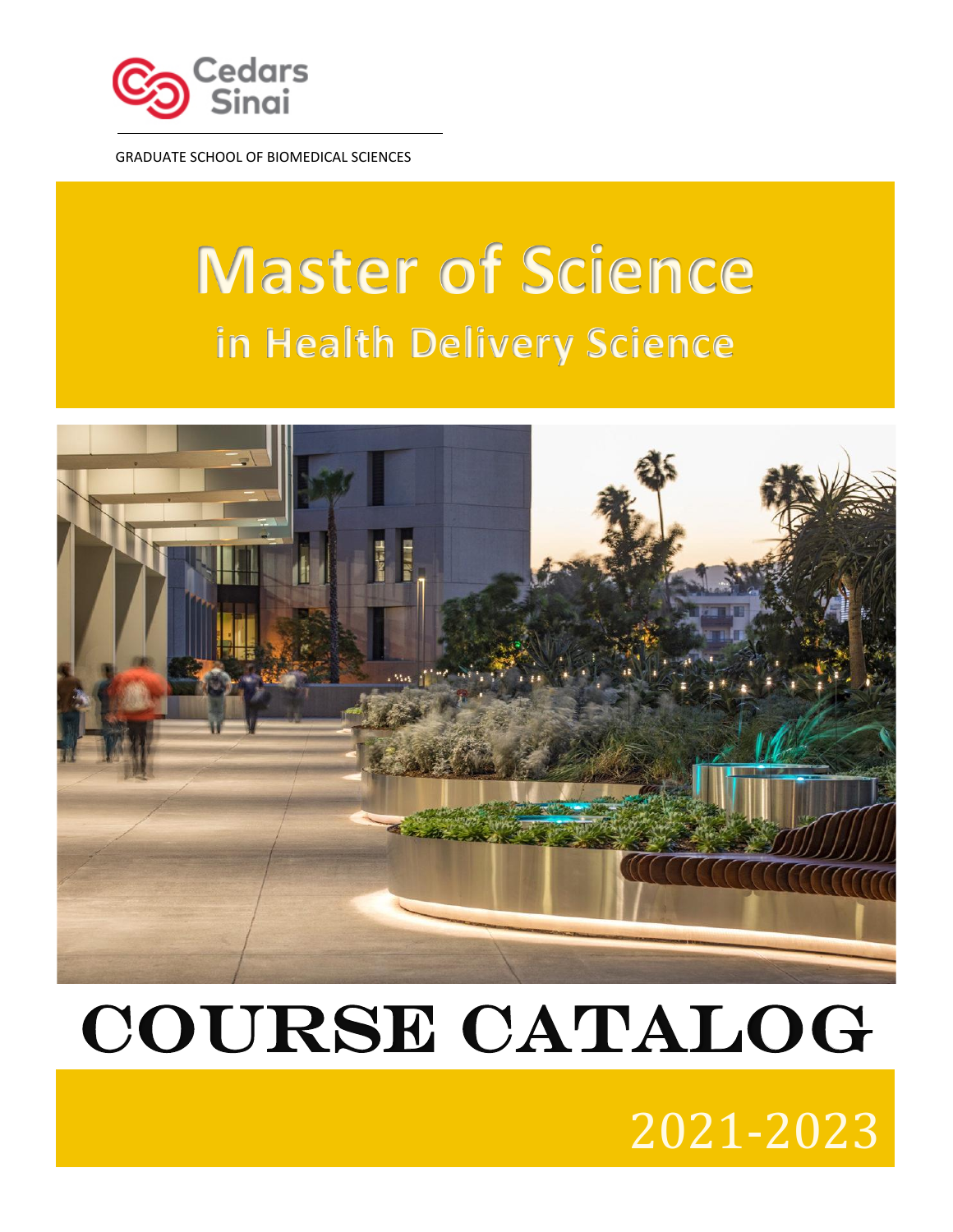## Accreditation

The Cedars-Sinai Graduate School in Biomedical and Translational Science is accredited by the Accrediting Commission for Senior Colleges and Universities of the Western Association of Schools and Colleges (WASC).

985 Atlantic Ave., #100 Alameda, CA 94501 (510) 748-9001

Graduate Education Center (GEC) 8687 Melrose Ave., Pacific Design Center, Suite G532-G Los Angeles, CA 90069

### MHDS Program Director

Brennan Spiegel, MD, MPH Pacific Theatres Building, 8<sup>th</sup> Floor (310) 423-6784 • [Brennan.Spiegel@cshs.org](mailto:Brennan.Spiegel@cshs.org)

#### MHDS Program Associate Director

Celina Shirazipour, PhD PDC Green, 5th FL., Suite G-599 West Hollywood CA 90069 (424) 315-2807 • [Celina.Shirazipour@cshs.org](mailto:Celina.Shirazipour@cshs.org)

## Director for Graduate School of Biomedical Sciences

Dr. William C. Parks, MD Advanced Health Science Pavilion, Room A9318 424-315-4307 • [Willaim.Parks@cshs.org](mailto:Willaim.parks@cshs.org)

#### GRE Program Manager

Linda King 8687 Melrose Ave., Pacific Design Center, Suite G532-G Los Angeles, CA 90069 (310) 423-8294 • [Linda.King@cshs.org](mailto:Linda.King@cshs.org)

## Student Services Coordinator

Brody Wyman Brody.Wyman@cshs.org

Academic Registrar Alysia Caldwell [Alysia.Caldwell@csmc.edu](mailto:Alysia.Caldwell@csmc.edu)

## 1 / MHDS Course Catalog

## QUESTIONS?

Contact: **Mechauna Thierry** MHDS Program Coordinator [Mechauna.Thierry@csmns.org](mailto:Mechauna.Thierry@csmns.org)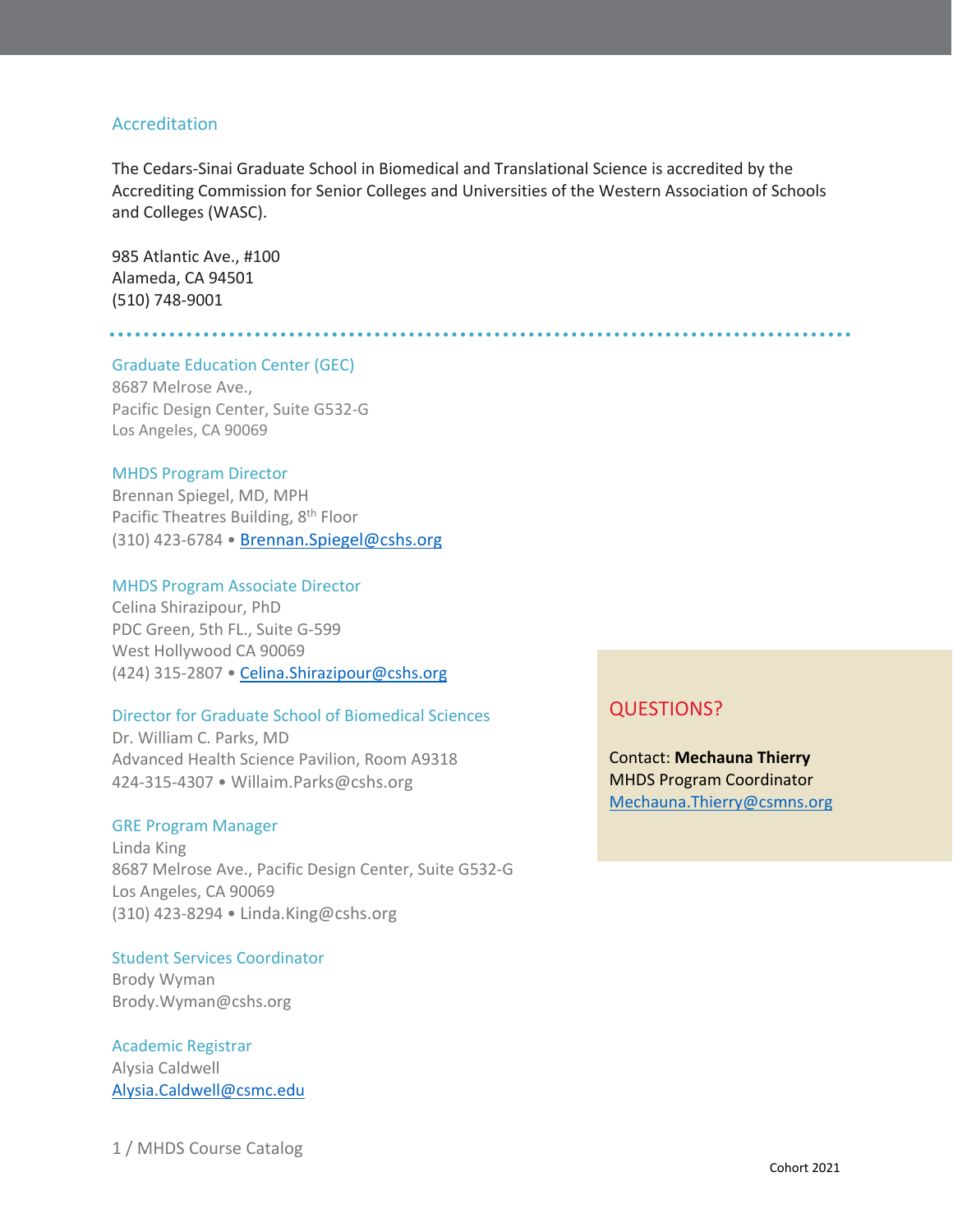## STEPS TO DEGREE





2 / MHDS Course Catalog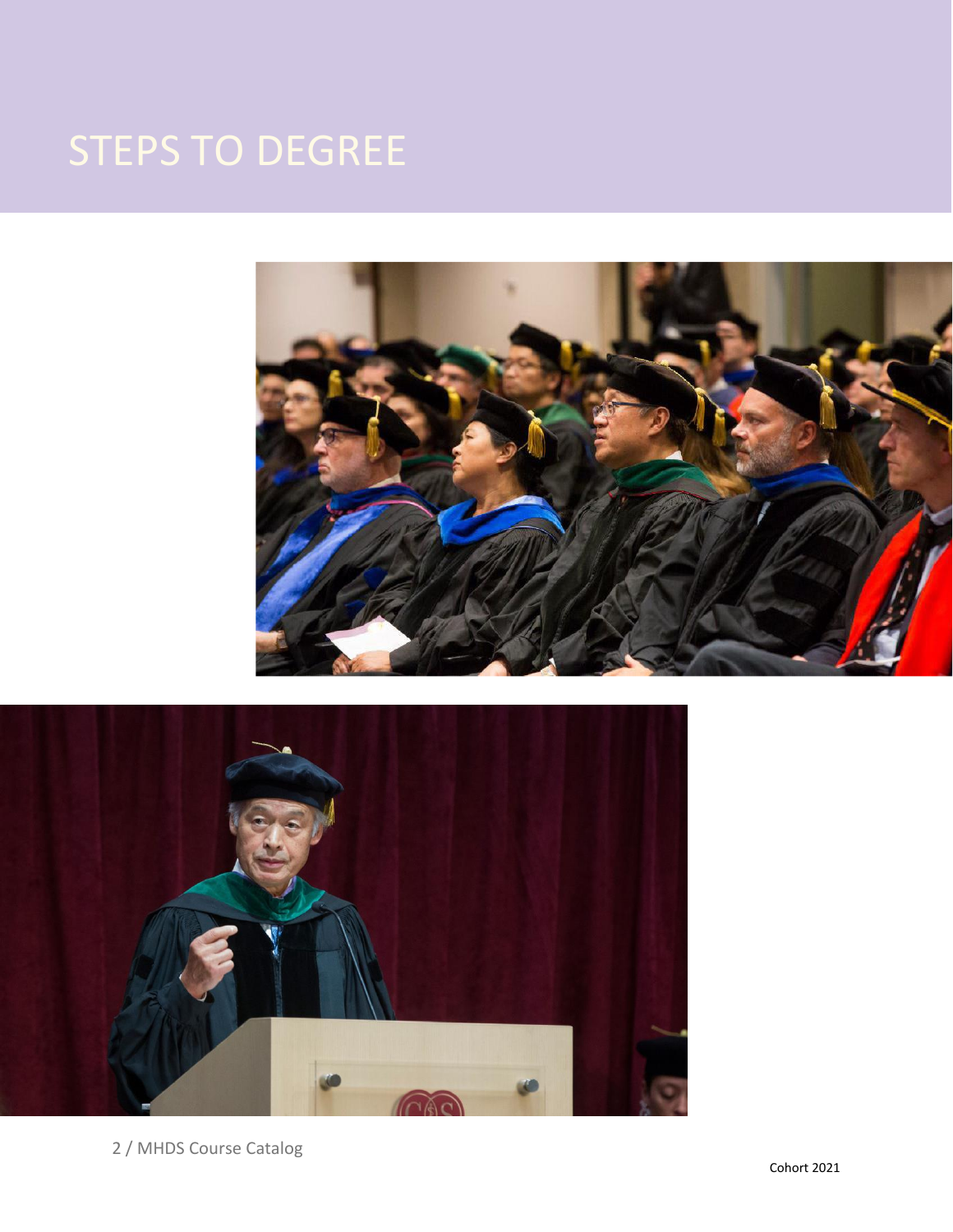The MHDS program features 12 required courses over five consecutive trimesters. Students complete their required didactic coursework within the first 12 months of the program, after which they complete an independent capstone project under the guidance of an assigned faculty mentor in the last eight months of the program. All required courses are taught in the evenings to accommodate students with daytime commitments. The MHDS program features a diverse combination of pedagogical approaches, including traditional classroom didactics, interactive didactics, hands-on laboratory sessions, journal clubs, project sessions work and immersed experiential learning within embedded research and operational teams.

In this hybrid program, courses will primarily be taught online through a remote-learning platform and interactive videoconferences in the evenings. Online learning will be supplemented by one 3-day (Thursday-Saturday) in-person session during each term (five in total). In these sessions, students will be introduced to the program and coursework, will meet with faculty mentors, will attend networking events and will learn how to use various software programs. In addition, during the final in-person session, students will give an in-person presentation to Cedars-Sinai leadership about the results of their capstone project."

The MHDS faculty believes it is vital to expose students to a wide range of learning experiences. Success in health delivery science requires a strong theoretical basis and pragmatic experiential learning to solidify classroom theory. In addition, students learn specific software programs, including statistical, data visualization, decision analysis and spreadsheet software that is taught in laboratory sessions.

## Program Objectives

After completing the MHDS program, students will be able to:

- Explain key operational functions of the U.S. health system.
- Identify healthcare delivery models and digital health innovations that can improve the quality, safety and value of care.
- Use quantitative and qualitative research methods to evaluate the effectiveness and economic impact of healthcare innovations.
- Demonstrate the leadership skills to successfully manage a project that involves people from diverse disciplines.
- Communicate effectively about healthcare delivery interventions to diverse stakeholders.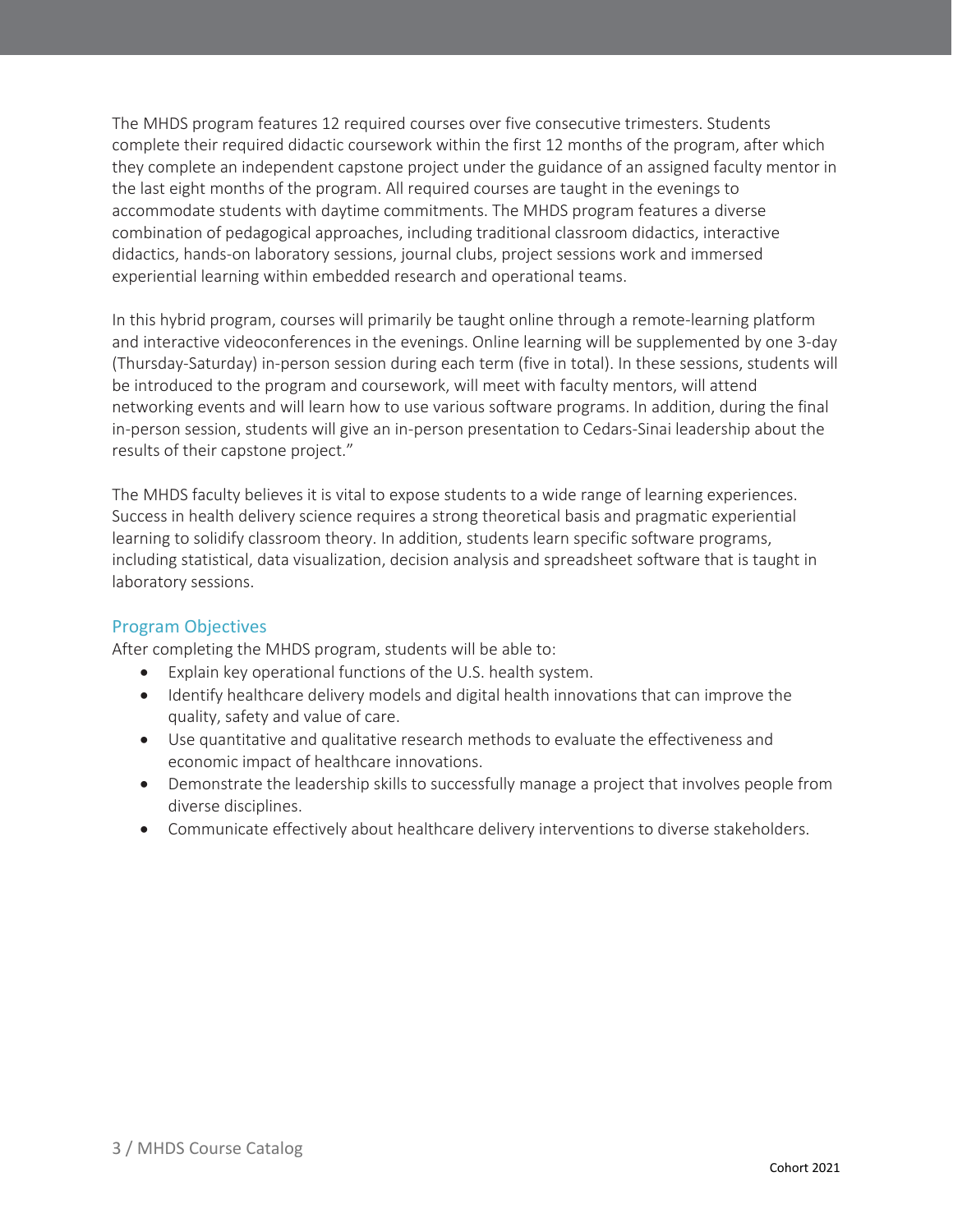

capstone project and leadership seminars

& NETWORKING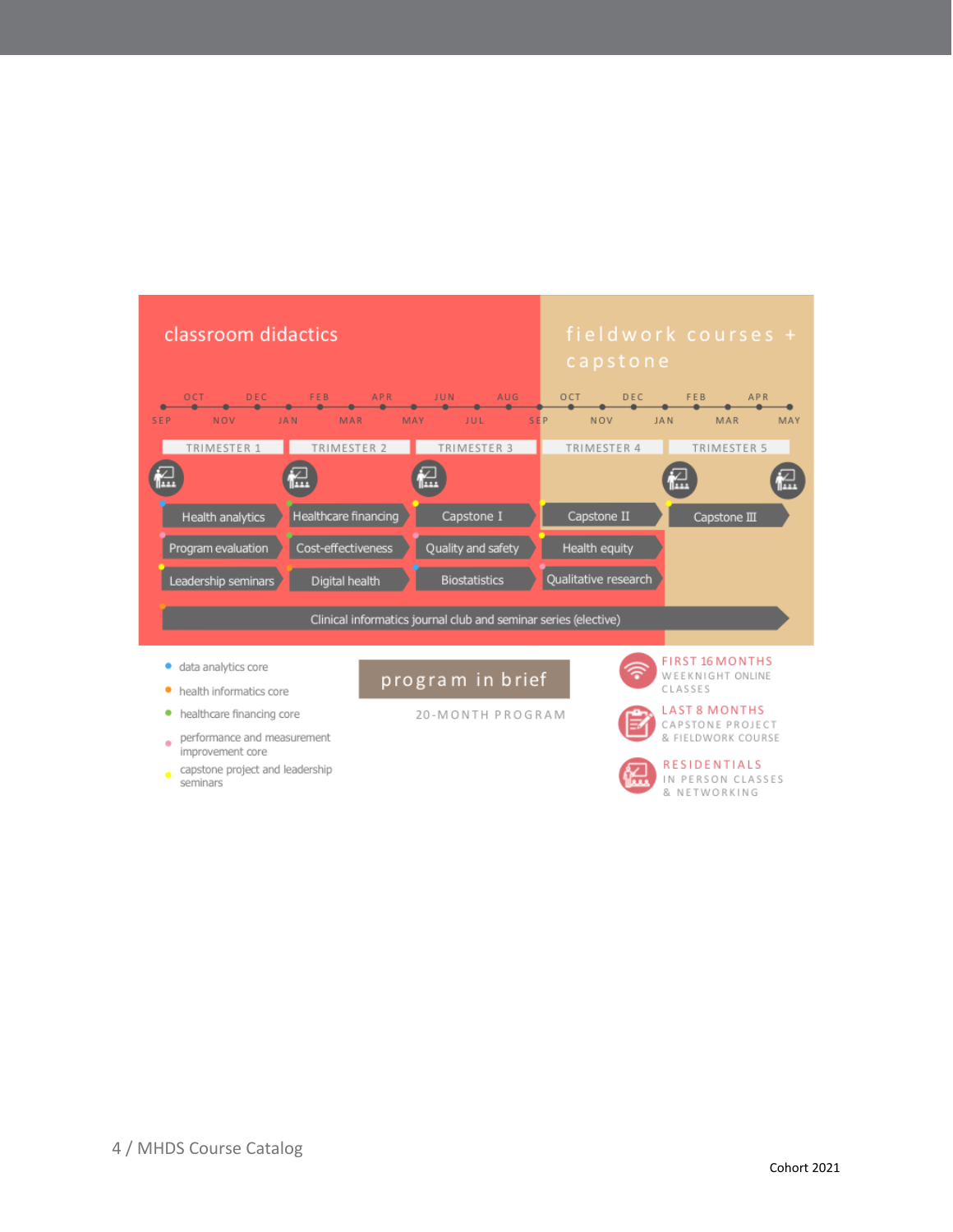## PROGRAM OVERVIEW

## FIRST YEAR OF PROGRAM

## Trimester 1 (September to December)

- HDS 200A Health Analytics (2 Credit Hour)
- HDS 204A Topics in Healthcare Leadership (1 Credit Hour)
- HDS 203A Program Evaluation and Applied Epidemiology (2 Credit Hour)
- HDS 201B Clinical Informatics and Journal Club (Elective) (1 Credit Hour)

## Trimester 2 (January to April)

- HDS 201A Principles and Practice of Digital Health Science (2 Credit Hour)
- HDS 202B Principles and Practice of Cost-Effectiveness Analysis & Budget Impact Modeling (2 Credit Hour)
- HDS 202A Healthcare Financing and Value (1 Credit Hour)
- HDS 201B-Clinical Informatics and Journal Club (Elective) (1 Credit Hour)

## Trimester 3 (April to August)

- HDS 203B Introduction to Quality, Safety and Performance Improvement (2 Credit Hour)
- HDS 200B Introduction to Biostatistics and R (2 Credit Hour)
- HDS 204B Applied HDS: Capstone (4 Credit Hour)
- HDS 203C Qualitative Research (1 Credit Hour)
- HDS 201B Clinical Informatics and Journal Club (Elective) (1 Credit Hour)

## SECOND YEAR OF PROGRAM

### Trimester 4 (September to December)

- HDS 204C Applied HDS: Capstone (7 Credit Hour)
- HDS 201B Clinical Informatics and Journal Club (Elective) (1 Credit Hour)

## Trimester 5 (January to April)

- HDS204D Applied HDS: Capstone and Presentation to Leadership (7 Credit Hour)
- HDS 201B Clinical Informatics and Journal Club (Elective) (1 Credit Hour)

*\*Course that are Bold are Optional.*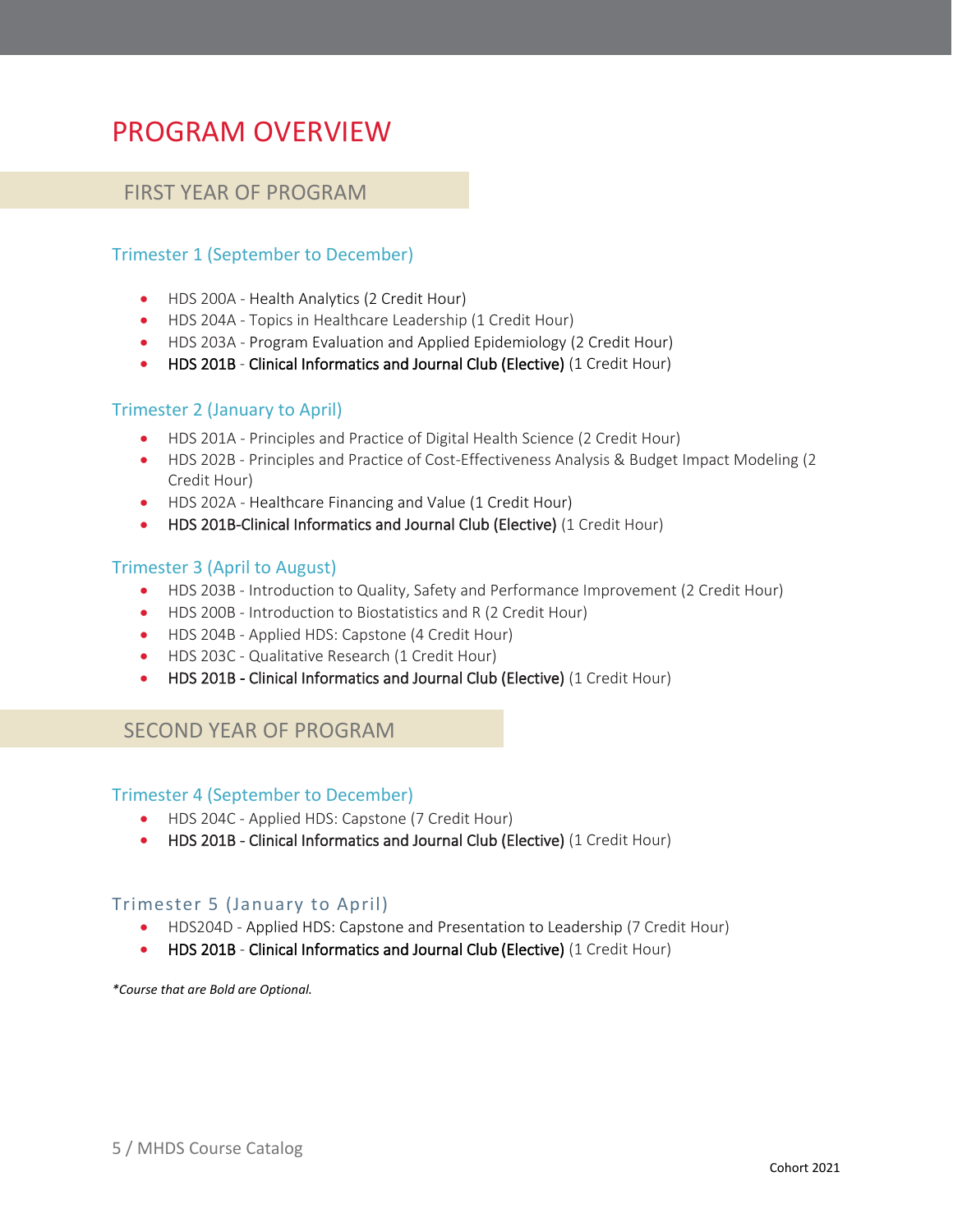## COURSE DESCRIPTIONS

## Data Analytics Core

The Data Analytics Core is one of the 4 required core elements of the MHDS curriculum. This core comprises 2 courses: Health Analytics: Collecting, Analyzing and Visualizing Big Data in Healthcare; and Introduction to Biostatistics.

## HDS 200A • Health Analytics: Collecting, Analyzing and Visualizing Big Data in Healthcare

Introduces students to the evolving concepts of big data and reviews how networks of data inform healthcare analytics. The overarching goal of HDS 200A is for students to gain familiarity with modern health analytic techniques.

For some of these techniques, the objective will be to develop mere familiarity and knowledge about how the technique is used, what questions it can answer and who to talk to if students ever want to employ the technique—for example, ATLAS.ti coding of text data and performance of computerized conjoint analysis.

For other techniques, the objective is to acquire hands-on skills—for example, data importing, analysis, visualization and reporting using Microsoft Excel and Tableau. In all cases, students will think critically about how to use these techniques to build a more efficient, more effective and less expensive healthcare system.

## HDS 200B • Introduction to Biostatistics

Builds off HDS 200A by introducing students to key principles of biostatistics, including confounding, bias, descriptive statistics, hypothesis testing, confidence intervals, power calculations, t-test and chi-squared tests, analysis of variance and multiple linear, and logistic regression analysis.

The course includes lab sessions to familiarize students with using statistical software programs.

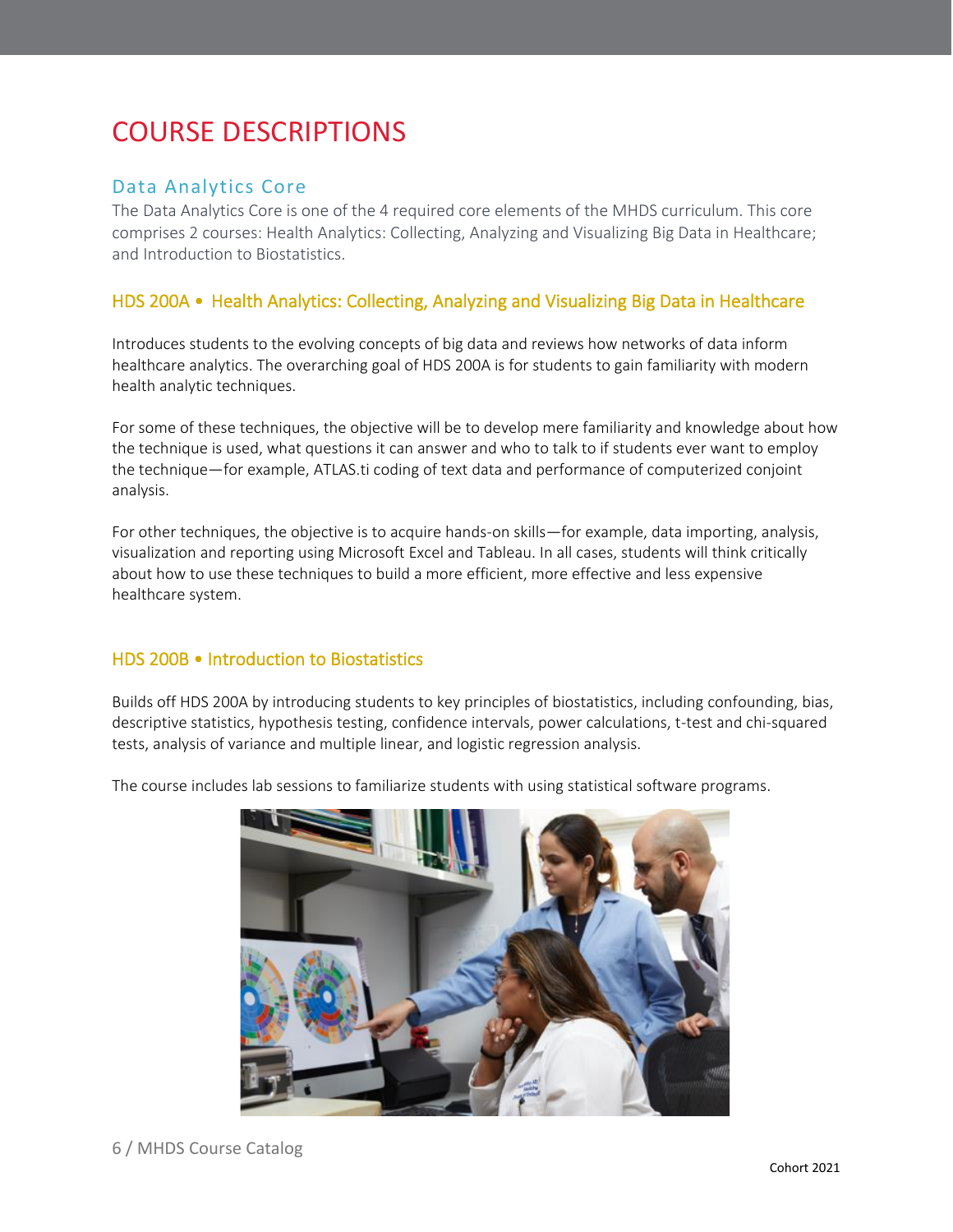## Healthcare Financing Core

The Healthcare Financing Core is 1 of the 4 required core elements of the MHDS curriculum. This core comprises 2 courses: Healthcare Financing and Value; and Principles and Practice of Cost-Effectiveness Analysis.

## HDS 202A • Healthcare Financing and Value

Provides an overview of how healthcare is financed in post-ACA America. The class reviews the major payer sources (Medicare, Medicaid, sponsored insurance, ACA plans), presents traditional and alternative payment models, compares volume-based versus value-based payment systems, and discusses how ACOs deliver and finance population health.

Students learn how to analyze healthcare costs and quality from the perspective of different health system stakeholders, including public and private payers; primary care and specialty physicians; hospitals and post-acute care providers; pharmaceutical manufacturers and distributers; and patients. Students also learn about the organizational changes occurring in the health system associated with changes in healthcare financing.

## HDS 202B • Principles and Practice of Cost-Effectiveness Analysis and Budget Impact **Modeling**

The class provides students with an introduction to the theory, techniques and practical issues surrounding model development for health economic analysis, with a focus on development and testing of decision trees. Other topics include systematic review and meta-analysis, health status measurement with utilities, budget-impact modeling, and quality assessment of health economic models.

The class consists of interactive lectures supported by hands-on laboratories and reading assignments to



become familiar with TreeAge decision-analysis software. Students will learn about tools to determine how best to balance limited resources with demands to deliver high-quality care. The course surveys the fields of statistics, psychometrics, decision analysis, information technology, epidemiology and medicine to illustrate how employing decision science can allow us to make the best possible healthcare decisions when the stakes are high.

Students will develop a strong understanding of the theory and practice of basic decision analysis and the ability to read articles in the field critically. Finally, students receive training to produce their own healtheconomics models to help healthcare organizations decide whether to fund (or defund) new programs or interventions using varying payer perspectives.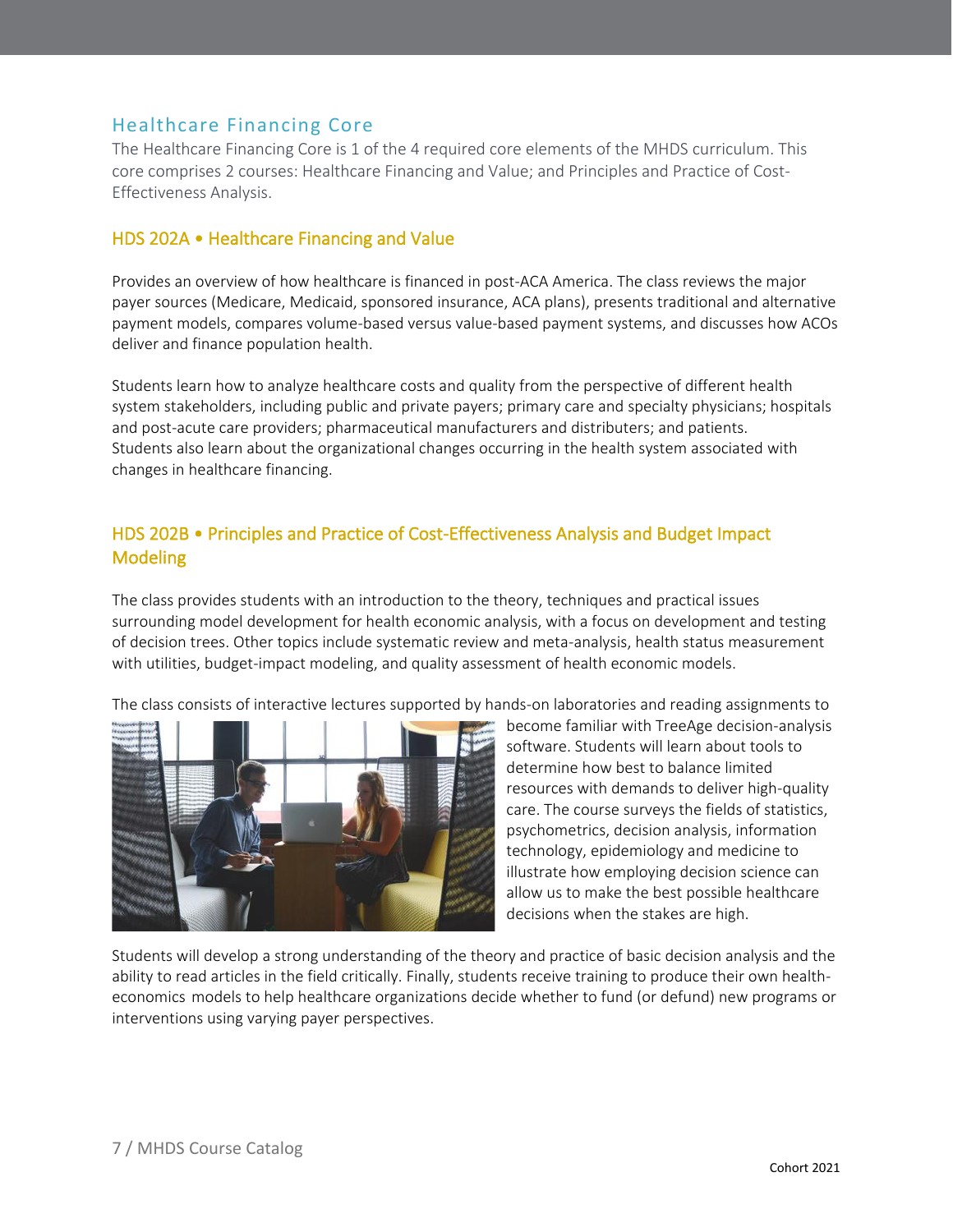## Health Informatics Core

The Health Informatics Core is 1 of the 4 required core elements of the MHDS curriculum. This core comprises 2 courses: Principles and Practice of Digital Health Science; and Clinical Informatics Journal Club and Seminar Series.

## HDS 201A • Principles and Practice of Digital Health Science

Explore how digital interventions are being employed to drive clinical decisions and offer value to healthcare organizations, their patients and their staffs. Digital health is a broad term that encompasses use of digital devices and platforms, including electronic health records (EHRs), patient-provider portals, mobile health (mHealth) applications and wearable biosensors to improve process and outcomes. The course begins by focusing on the revolution in remote patient monitoring made possible by ubiquitous broadband networks and wide penetration of smartphones. (Over 80% of the U.S. population now owns a smartphone.)

In addition, it is now possible to supplement patient reported outcomes (PROs) with additional data from remote monitoring, such as from wearable biosensors. Specialized, medical-grade sensors are increasingly approved by the Food and Drug Administration and are useful to monitor physiologic data, from glucose levels to brain function to medication adherence.

The class will also cover the burgeoning ecosystem of mobile health apps, including patient-facing, provider-facing and patient-provider smartphone apps. We will review best practices for mHealth app development and review example of apps that worked—and didn't.

Students will learn how to develop, test and scale apps for patients and providers. We will also review issues surround data security, data storage and data sharing using mHealth applications, and discuss their role within the domain of consumer health informatics.

The class will next explore electronic health records (EHRs), including patient-provider portals. The class will review the different EHR architectures, benefits of cloud-based vs. fixed EHR systems, and ways to leverage the EHR to improve the value of care.

We will then examine technologies gaining traction in digital health, including telemedicine, virtual-reality interventions, and social media, among others. We consider these examples within a framework for making smarter decisions in the age of digital health—a model that brings together what the clinician knows, what the patient wants and what the technologies predict.

In all cases we will explore real-life case studies at Cedars-Sinai and beyond, learning from practitioners in the field using digital health in the clinical trenches.

## HDS 201B • Clinical Informatics Journal Club and Seminar Series

Complements HDS 201A. Students meet once a month for interactive sessions to discuss topics in health informatics and health-delivery science by reviewing new literature using a journal club format.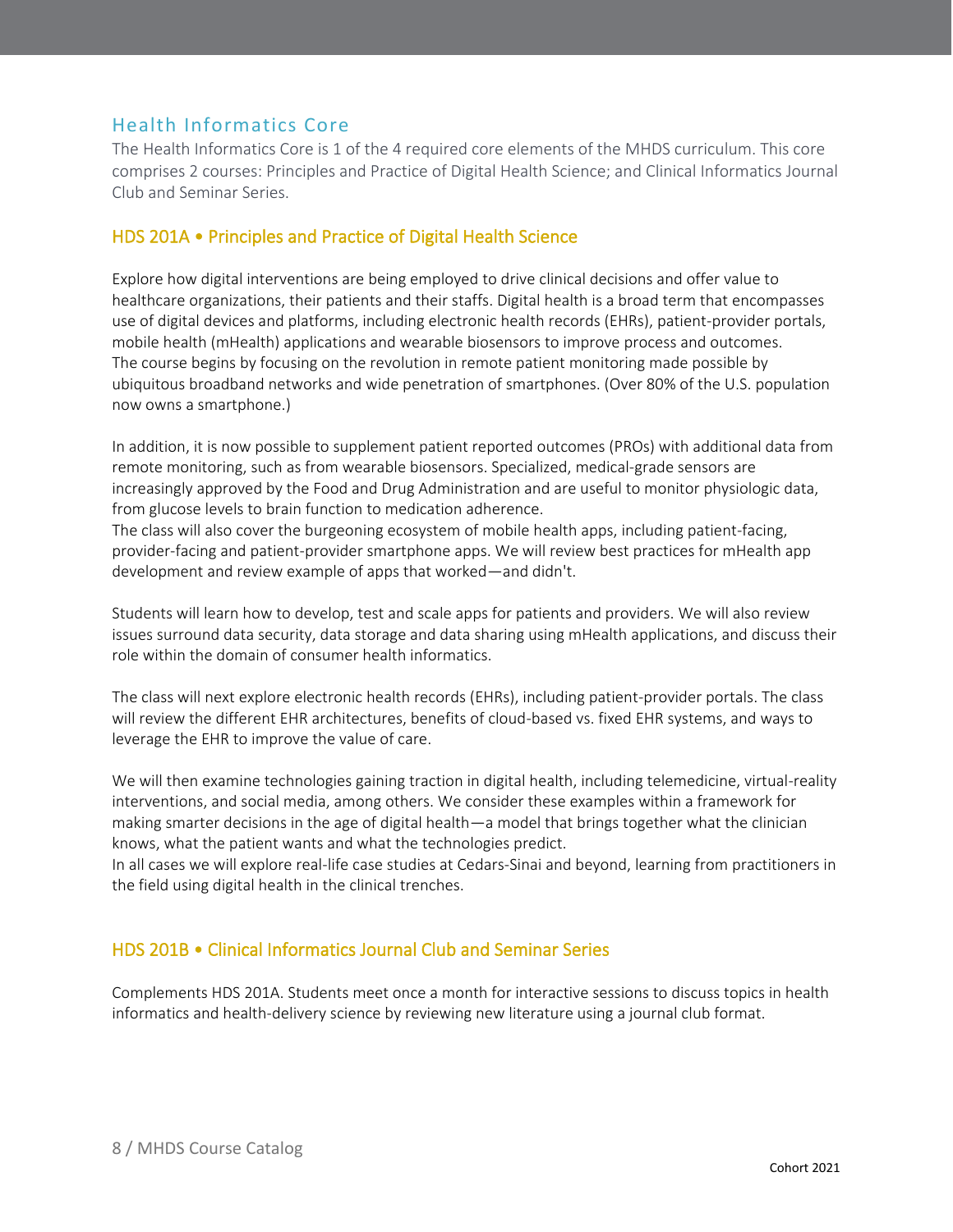## Performance Measurement & Improvement Core

The Performance Measurement and Improvement Core is 1 of the 4 required core elements of the MHDS curriculum. This core comprises 2 courses: Quality, Safety and Performance Improvement; and Program Evaluation and Applied Epidemiology.

OPTION 1

## HDS 203A • Program Evaluation and Applied Epidemiology

Class topics include using epidemiological methods to evaluate the impact of health interventions on healthcare utilization and quality of care, among others.

The class begins by defining the field of outcomes research and then addresses how healthcare systems measure outcomes and why it matters. Students then explore the difference between randomized controlled trials and pragmatic controlled trials.

HDS 203A explores quasi-experimental designs frequently required for program evaluation, such as interrupted time



**OPTION:** 

series and difference-in-difference designs. The course also explores the influence of bias on data interpretation (e.g., selection bias, confounding, attrition and participant bias).

## HDS 203B • Quality, Safety and Performance Improvement

Explore issues related to quality and safety in healthcare. The overarching goal of HDS 203B is to introduce the theory and practice of quality measurement. Three scientific disciplines are presented: quality measurement, quality improvement and program evaluation. The class also explores contextual factors that influence quality of care, including health policy and payment incentives, health information technology and controversies such as physician autonomy in an increasingly systematized healthcare environment.

Course material is closely linked to real-world applications, with examples drawn from ongoing hospital, health system and policy initiatives from around the country. Students learn via interactive lectures, journal club sessions analyzing relevant articles, homework assignments, and an in-depth course project. Topics include the different types of measures (e.g., structure, process, outcome), data sources that can be used for measurement (e.g., claims data, electronic health record data, medical record data and patient outcome data), attributes of measures and data sources required to be valid reflections of quality, approaches to quality measure development and quality measures of importance nationally (e.g., HEDIS measures, Medicare quality measures for hospitals, etc.).

Additionally, the course covers strategies for changing clinical practice and improving quality, a field increasingly referred to as implementation science. Diverse schools of thought are drawn upon, including management science, behavioral economics, organizational psychology and performance improvement techniques (e.g., Lean Six Sigma). Evidence from applications to healthcare systems is reviewed, particularly systematic reviews from the Cochrane Collaboration.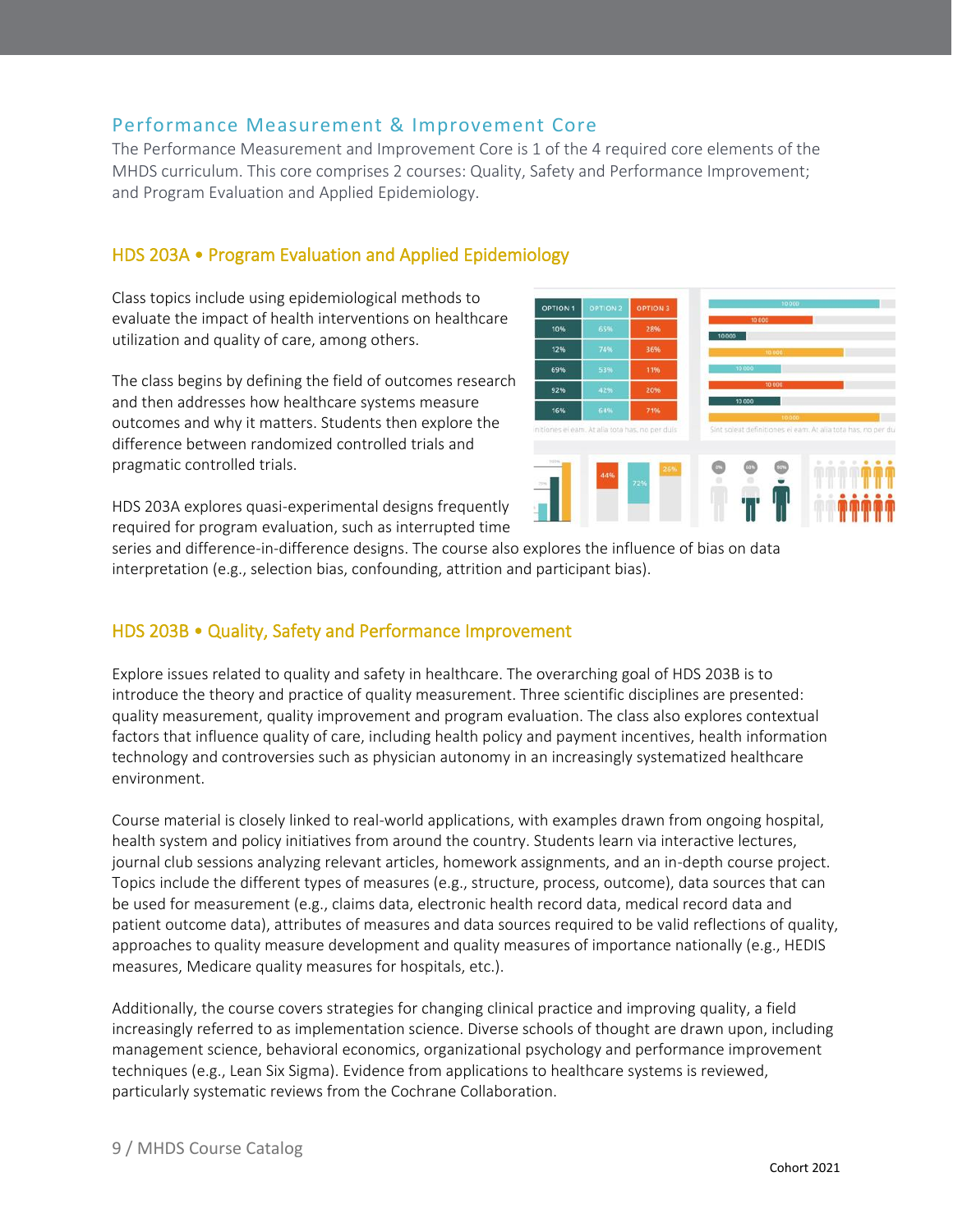## HDS 203C • Qualitative Research Elective

Introduces students to the field of qualitative research. The course aims to build understanding of the traditions of qualitative research, and provide hands-on training in designing rigorous qualitative research, conducting data collection, and interpreting qualitative findings. To achieve these aims, students will develop "mock" qualitative research projects focusing on different qualitative methods.



## Capstone Project

To complete the MHDS program, students spend 12 months applying classroom theory to the subject of their choosing and produce a presentation about the experience.

The HDS 204 series includes four lockstep courses that build upon one another and culminate in completion of the capstone, delivery of a final written report and oral presentation of the report to Cedars-Sinai leaders. The sequence is as follows:

## HDS 204A

Students attend a biweekly seminar in healthcare leadership, where they develop a framework to assume a leadership role in the capstone project as a model for leadership in future organizations. The seminar series consists of highly engaging, interactive didactic sessions that promote discussion and learner engagement. During each session, leaders from diverse areas of the organization share their experience and expertise. Additionally, students prepare presentations based on assigned reading materials, which are followed by interactive discussions about leadership and personal development.

## HDS 204B

Project identification and literature review. Students will work with their mentor and an assigned peerpartner to identify an area of opportunity within a healthcare organization that they wish to analyze for their capstone project. They will also perform a literature search to familiarize themselves with the subject. The course culminates in a formal work-in-progress presentation to the course directors and other students.

## HDS 204C

Stakeholder analysis and development of quantitative analysis plan. Students will identify relevant stakeholders for their project and will perform stakeholder interviews. Students will also develop a plan for the quantitative analysis they will perform during the final step of their capstone project. The course culminates in a formal work-in-progress presentation to the course directors and other students.

## HDS 204D

Quantitative analysis and final report. Students will perform a quantitative analysis of their choosing, such as a cost-effectiveness analysis, an analysis of existing data, or a meta-analysis. The course culminates in a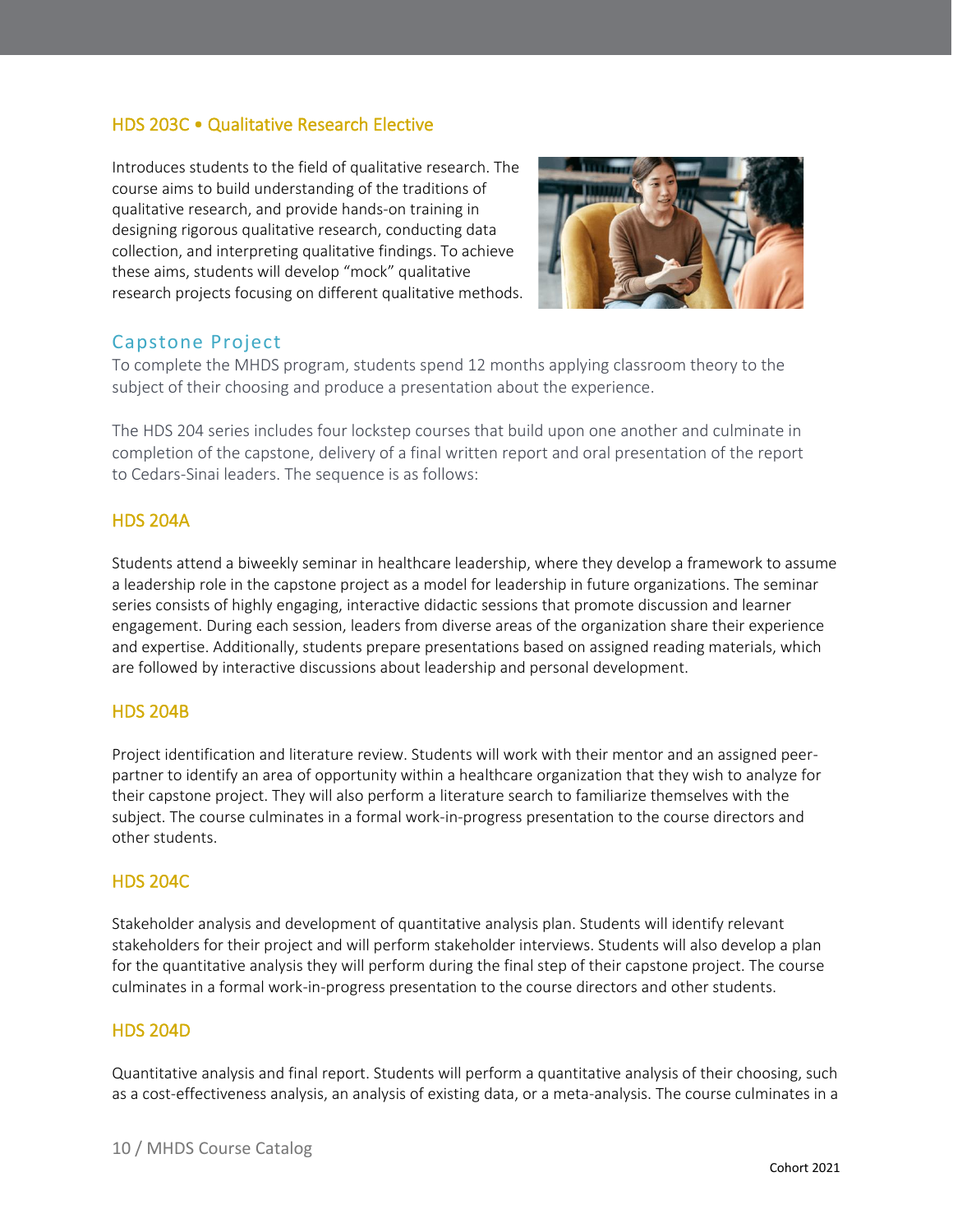## and selected health system leaders. The presentation is open to the entire health system in a public-

## PROGRAM LEADERSHIP DIRECTORS



[Brennan](https://www.cedars-sinai.edu/Research/Faculty-Directory/Bios/Debiao-Li-PhD.aspx) Spiegel, MD, MPH MHDS Program Director



MHDS Program Associate Director Celina Shirazipour, PhD

## COURSE DIRECTORS

Brennan Spiegel, MD, MPH Course Director for HDS 200A, HDS 201A Course Co-Director for HDS 202B

Celina Shirazipour, PhD Course Director for HDS 203C and 204A Course Co-Director for Capstone series

Jeanne T. Black, PHD, MBA Course Director for HDS 202A

Teryl K. Nuckols, MD, MSHS Course Co-Director for HDS 203B

Christopher V. Almario, MD, MSHPM Co-Director for HDS 202B

Kimberly D. Gregory, MD Course Co-Director for HDS 203B

Lisa Masson, MD, MBA Course Director for HDS 201B

Jim Mirocha, MS Course Co-Director for HDS 200B

Gillian Gresham, PhD Course Director for HDS 203A Course Co-Director for Capstone series

Marie Lauzon, MS Course Co‐Director for HDS200B

11 / MHDS Course Catalog